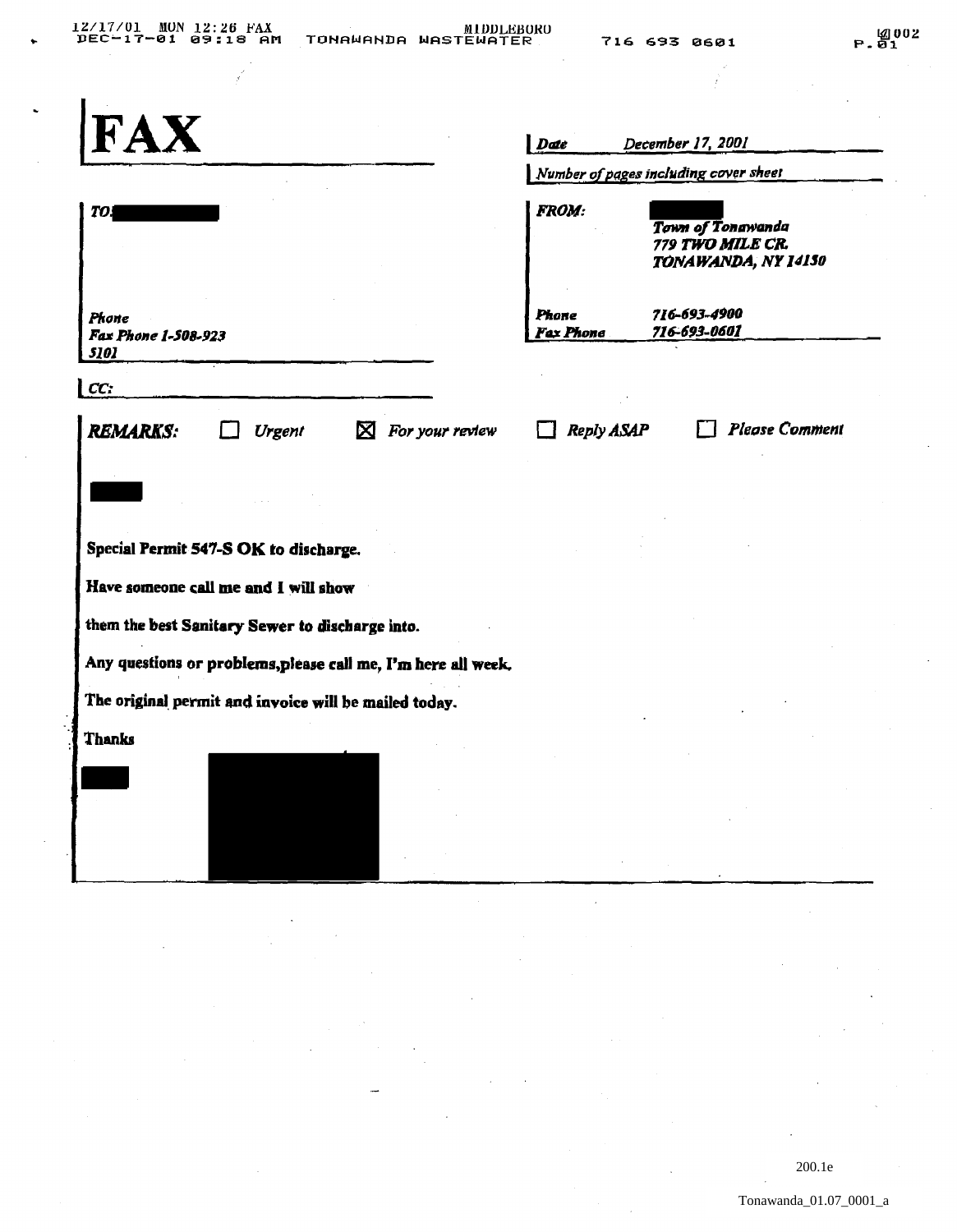| 12/17/01<br>$DEC-17-01$                    | MON<br>12:26 FAX<br>09:19<br>AM | TONAWANDA                         | <b>MIDDLEBORO</b><br><b>WASTEWATER</b> | 716 693 0601 | <b>LAI003</b><br>P.02 |
|--------------------------------------------|---------------------------------|-----------------------------------|----------------------------------------|--------------|-----------------------|
|                                            |                                 |                                   |                                        |              | Page 1 of 1           |
|                                            |                                 |                                   |                                        |              |                       |
| From:<br>To:<br>Sent:<br>Subject:<br>Bill, | <b>Re: SAIC Documentation</b>   | Friday, December 14, 2001 3:24 PM |                                        |              |                       |

values for detection limits.

The other analyses looked OK the first time around, so go ahead and issue them a permit to discharge the barrels into the sewer at the proper point in the system. As weak as it is I don't see any reason for bleeding it slowly into the system.

I will plan to be available at 10 am Monday morning. Call me on the 461-9203 number.

Original Message ---

sent: Friday, December 14,200110:12 AM Subject: SAIC Documentation

Few weeks back I sent you a packet from SAIC Eng. They are doing work at the inclneraror and need a Special Permit to dicharge water. They did not teat below <.065 for Pecticide Organics and used 1 ug/l. They have more documentation from the test that they are sending to me and I will fax to you. Please review and let me know if the additional material is ok so I can issue a Permit and they do not have to send someone out to resample and tast. If you need the whole report , let me know I'll fax it over

Thanks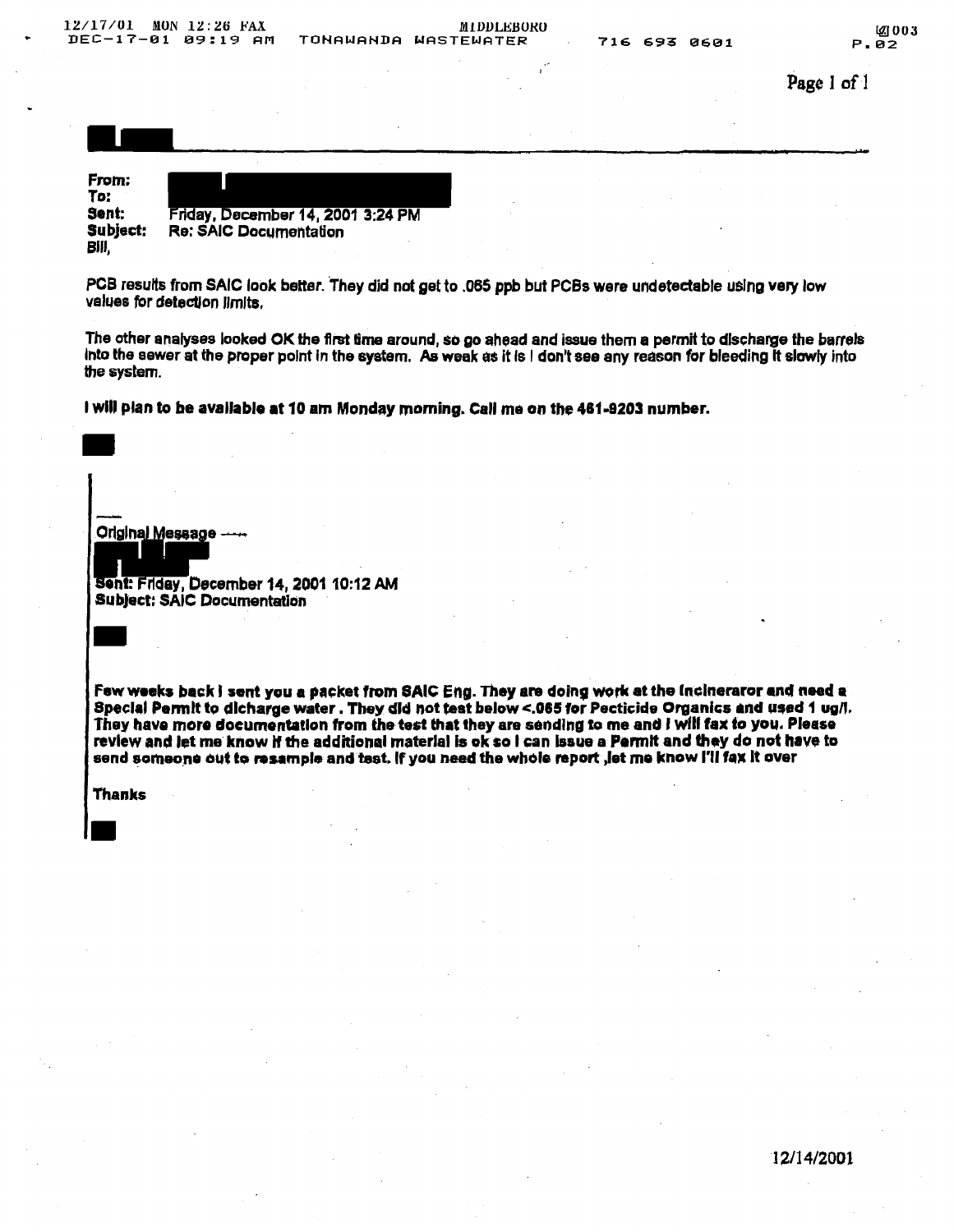Page 2 of 8

| Permit No. | $547-S$ |
|------------|---------|
|            |         |

Modified Date:

# PART 1 - WASTEWATER DISCHARGE LIMITATIONS AND MONITORING **REQUIREMENTS**

#### A. **LOCALLY DERIVED LIMITATIONS**

The industrial user shall comply with the following locally derived effluent limitations effective as of December 17th, 2001

**MONITORING LOCATION: SANITARY SEWER** 

Analytical Results are available in pretreatment office and meet all discharge requirements.

Discharge to the sanitary sewer only and the rate of discharge not to exceed 50 gals./min.

A \$350.00 permit fee has been paid to aquire this permit.

Approximately 300-500 gals, to be discharged.

A charge of \$1.03 per thousand gallons of discharged water has been waived.

To be discharged Mon-Fri. 8:00 AM- 4:00 PM only.

Note: The complete list of discharge limitations for dischargers to the Town Treatment Plant is contained in the Town's Local Law 2-2000. On the basis of the application and previous monitoring, parameters deemed applicable to this discharge have been excerpted and their limitations included above. The discharger should be aware that all other limitations apply and should consider all such limitations when considering process changes or plant modifications.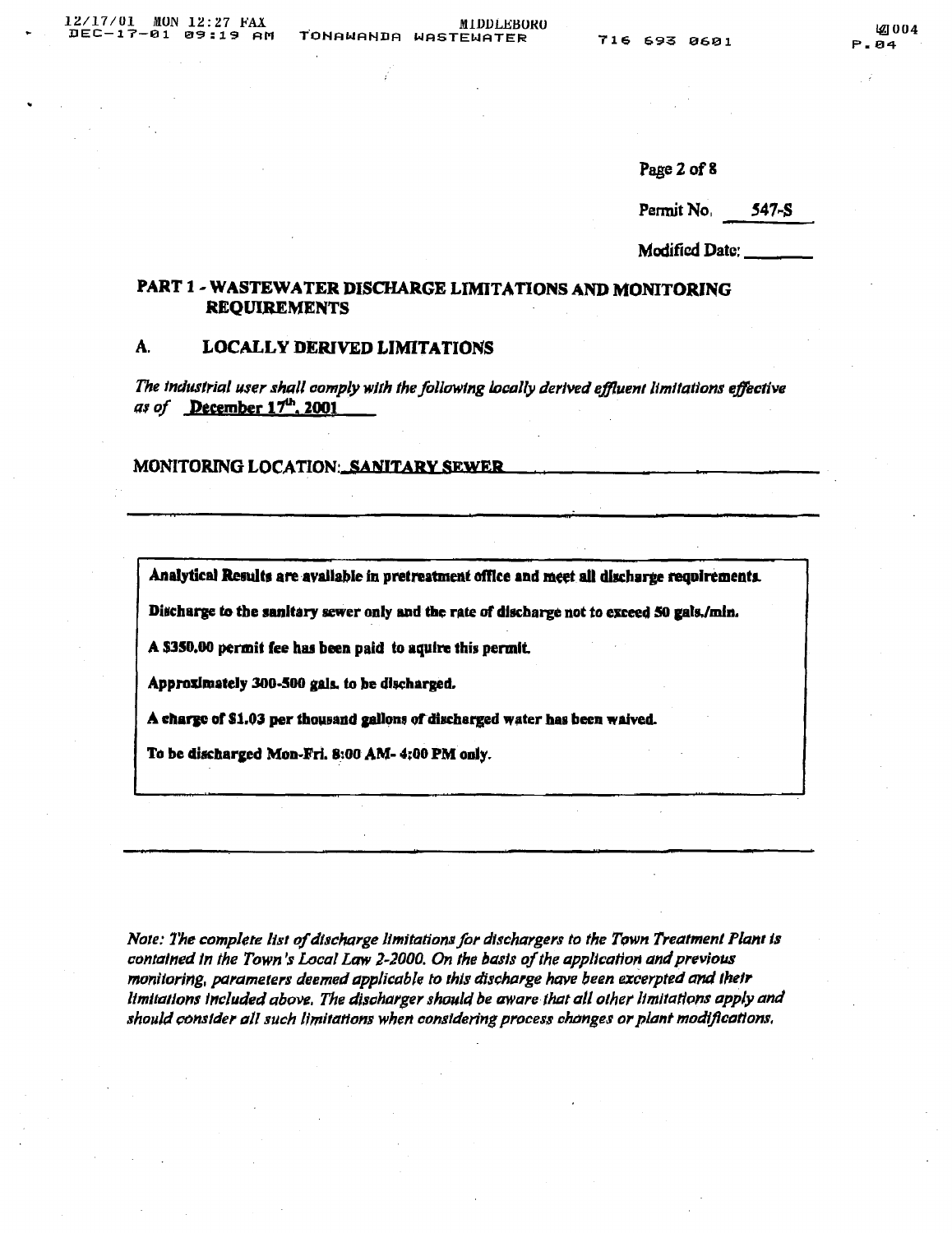Page 1 of 8

Permit No. 547-S

# TOWN OF TONAWANDA

# INDUSTRIAL SEWER CONNECTION PERMIT

| Company Name:                 | <b>SAIC Engineering Inc.</b>       |
|-------------------------------|------------------------------------|
| Division Name (if Applicable) |                                    |
| <b>Mailing Address:</b>       | 10 Main Street                     |
|                               | Street or P.O. Box                 |
|                               | Lakeville, MA. 02347               |
|                               | State and Zip Code                 |
| Facility Address.             | Town of Tonawanda Incinerator Site |
|                               | Street or P.O. Box                 |
|                               | Teneprovide New Vell, 141EB        |

t ouem City, State and Zip Code

The above Industrial User is authorized to discharge industrial wastewater to the Town of Tonawanda sewer system in compliance with the Town's Sewer Use Ordinance Number 2-2000, any applicable provisions of Federal or State law or regulation, and in accordance with discharge point(s), effluent limitations, monitoring requirements, and other conditions set forth herein.

This permit is granted in accordance with the application filed on November,  $30<sup>th</sup>$ <u>נומב.</u> 2001

in the office of the Pretreatment Administrator, and in conformity with plans, specifications, and other data submitted to the Town in support of the above application.

Effective Date: December 17<sup>th</sup>, 2001

Expiration Date: January 17th, 2002

Permit No.  $547-S$ 

Date:  $12/17/2001$ 

Signed

Town of Tonawanda Office of the Compliance Coordinator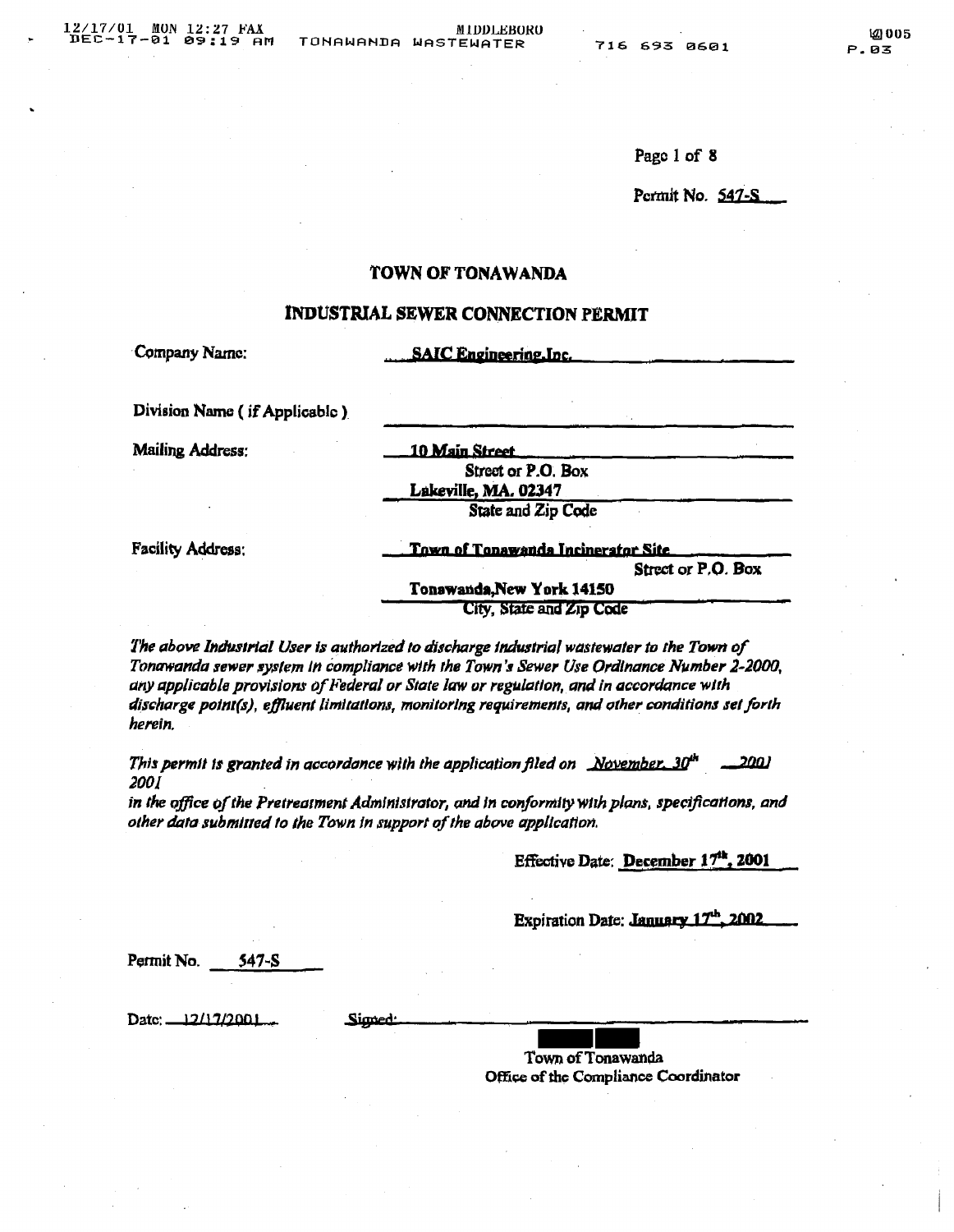Page 3 of 8

Permit No.: 547-S

# PART II - SPECIAL CONDITIONS/COMPLIANCE SCHEDULE

1. The Industrial User shall develop, within 6 months of the effective date of this permit, an accidental spill prevention plan to eliminate or minimize the accidental or slug discharge of pollutants into the sewer system, which could have an effect on the Town's treatment plant, sludge, or cause the Town to violate its SPDES permit.

## **PART III - REPORTING REOUIREMENTS**

1. All Industries requiring submittal of self-monitoring reports (SMR's) must submit all laboratory results on all discharged samples. If a lab analysis was performed using an EPA approved test method, then those results must be included in the SMR. Persons signing SMR's must be a responsible company official, ie; owner, corporate manager, or supervise more than two hundred fifty (250) employees. Any of the above may appoint a company representative to sign SMR's but written notice must be supplied to this office authorizing said employee to sign.

The following statement will be required on all SMR's and baseline monitoring reports (BMR):

"I certify under penalty of law that this document and all attachments were prepared under my direction or supervision in accordance with a system designed to assure that qualified personnel properly gathered and evaluated the information submitted. Based on my inquiry of the person or persons who managed the system, or those persons directly responsible for gathering the information, the information submitted is to the best of my knowledge and belief, true, accurate and complete. I am aware that there are significant penalties for submitting false information, including the possibility of fines and imprisonment for knowing violation."

- 2. The Industrial User shall notify the Town immediately upon any accidental or slug discharge to the sanitary sewer system. Formal written notification discussing circumstances and remedies shall be submitted to the Town within 5 days of the occurrence.
- 3. The Industrial User shall notify the Town 30 days prior to the introduction of new wasiewater or pollutants or any substantial change in the volume or characteristics of the wastewater being introduced into the POTW from the User's industrial processes.
- 4. Any upset experienced by the Industrial User of its treatment that places it in a temporary state of non-compliance with wastewater discharge limitations contained in this permit or other limitations specified in the Town's Ordinance shall be reported to the Town within 24 hours of first awareness of the commencement of the upset. Immediate resampling for the non-compliance pollutant shall begin. A detailed report shall be filed within 5 days.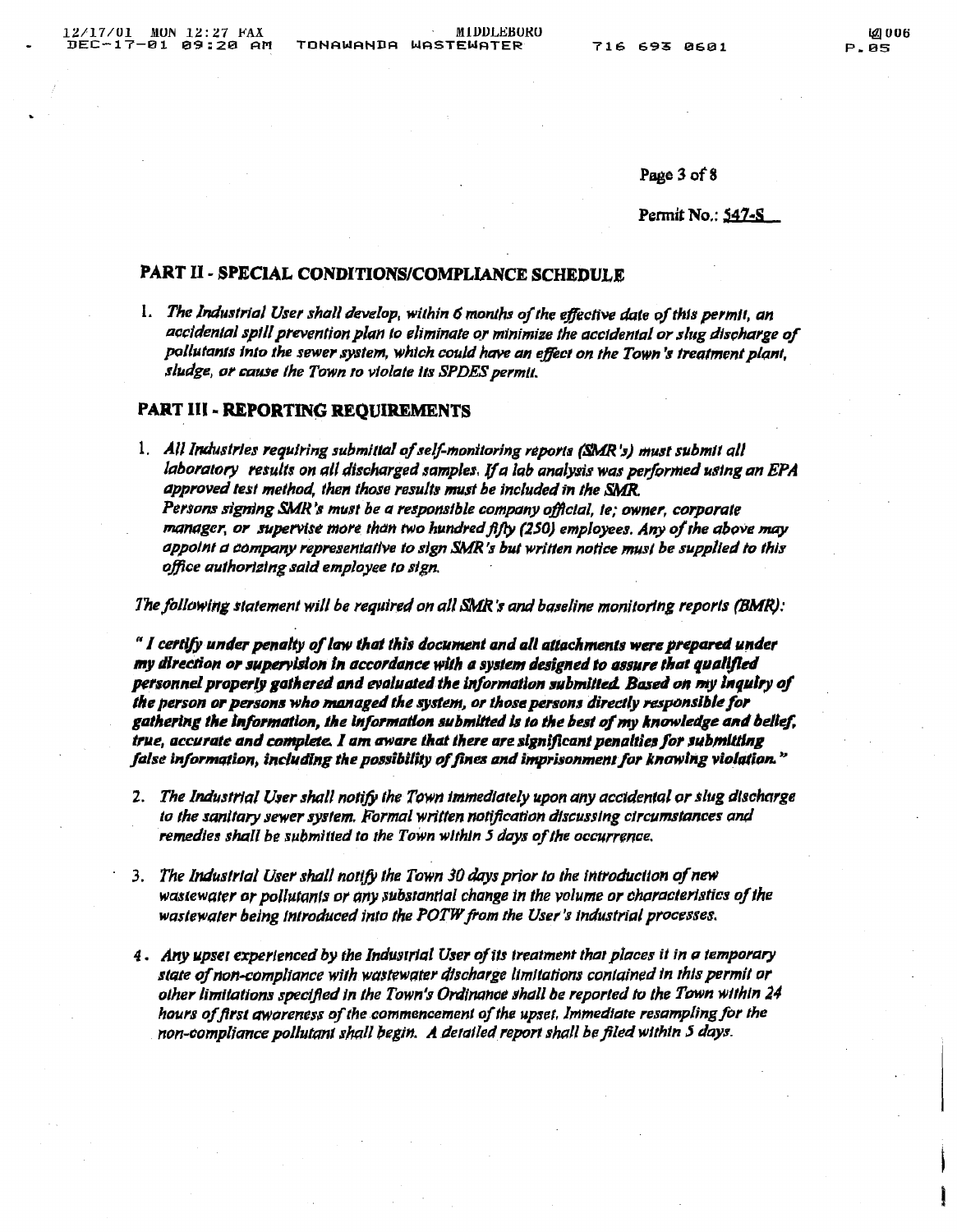Page 4 of 8

Permit No. <u>547-S</u>

- The Industrial User is required to submit to the Town reports on the results of its sampling  $5.$ of the polluianis specified in Part I of this Permit. This report shall also contain monthly flows.
- 6. Analytical procedures must be performed in accordance with 40 CFR Part 136. Additional pollutants not contained in Part 136 must be performed using validated analytical methods approved by EPA (40 CFR 403.12 [g] [4]).
- 7. All reports shall be submitted to the following address:

, Compliance Coordinator Wastewater Treatment Facility Two Mile Creek Road Tonawanda, New York 14150

# PART IV - STANDARD CONDITIONS

- The Industrial User shall comply with all the general prohibitive discharge standards in I. Article IV of the Local Law 2-2000.
	- a. BOD 250 mg/l, SS 250 mg/l, P 6 mg/l are not to be construed as discharge limits of the above pollutants but as a baseline for generating abnormal sewer charges.

# 2. RIGHT OF ENTRY

The Industrial User shall, after reasonable notification by the Town, allow the Town or its representatives, exhibiting proper credentials and identification, to enter upon the premises of the User, at all reasonable hours, for the purposes of inspection, sampling, or records inspection. Reasonable hours in the context of inspection and sampling includes any time the Industrial User is operating any process which results in a process wastewater discharge to the Town's sewerage system.

# 3. RECORDS RETENTION

The Industrial User shall retain and preserve for no less than three (3) years, any records, books, documents, memoranda, reports, correspondence and all summaries thereof, relating to monitoring, sampling and chemical analysis made by or in behalf of the User in connection with its discharge.

a) All records that pertain to matters that are the subject of special orders or any other enforcement or litigation activities brought by the Town shall be retained and preserved by the Industrial User until all enforcement activities have concluded and all periods of limitation with respect to any and all appeals have expired.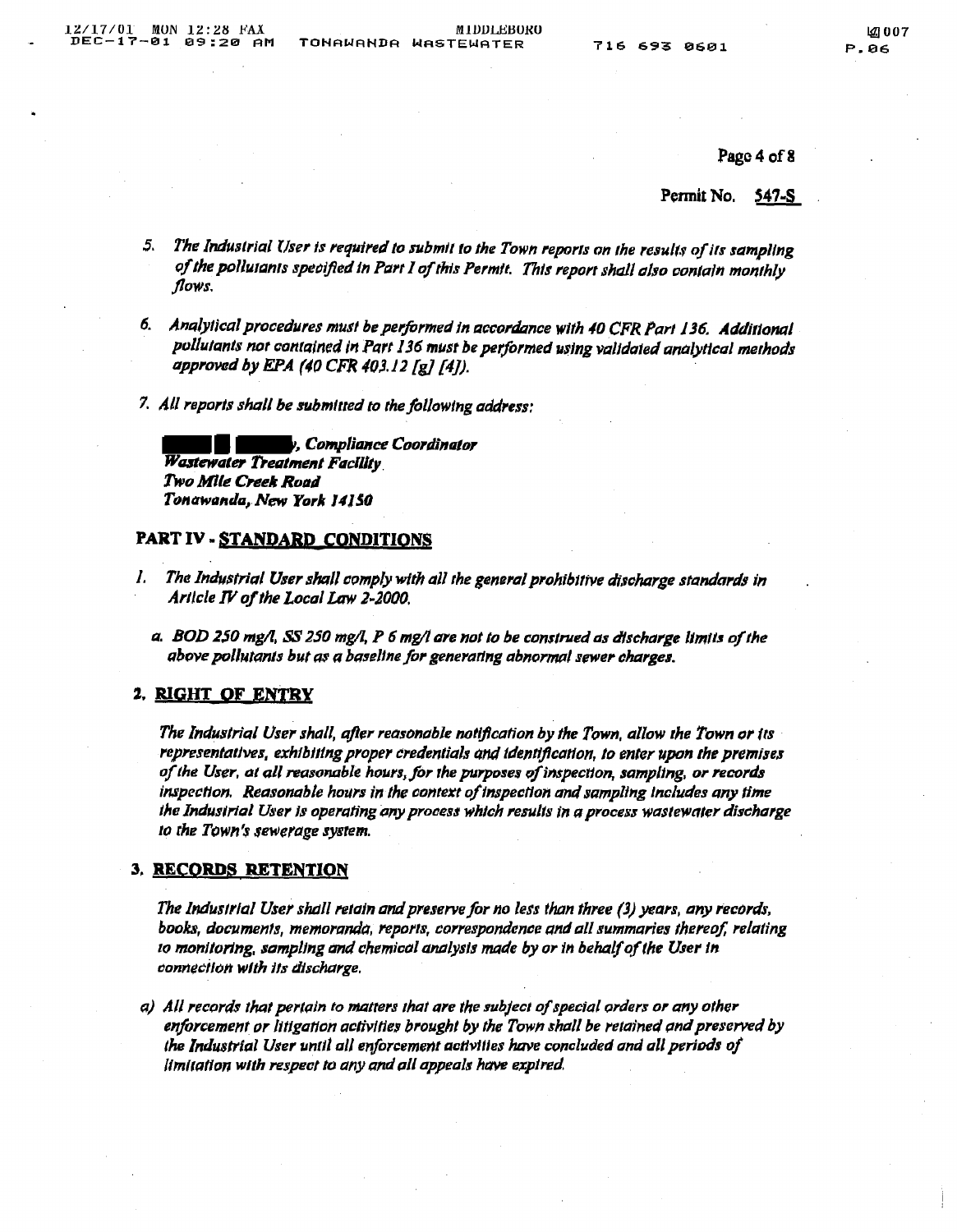Page 5 of 8

## Permit No. 547-S

## 4. CONFIDENTIAL INFORMATION

Except for data determined to be confidential under Article VII, Section 4 of the Town's Ordinance, all reports required by this permit shall be available for public inspection at the office of the Compliance Coordinator. Wastewater Treatment Facility. Two Mile Creek Road, Tonawanda, New York 14150.

## **5. RECORDING OF RESULTS**

For each measurement or sample taken pursuant to the requirements of this permit, the user shall record the following information:

- a) The exact place, date and time of sampling;
- b) The dates the analyses were performed;
- c) The person(s) who performed the analyses;
- d) The analytical techniques or methods used, and
- e) The results of all required analyses.
- f) Where sanitary sewer discharge is measured by a mechanical or electronic device, accuracy of device shall be certified correct every two years by the manufacturer. Certification shall begin September, 2002
- g) Where sanitary sewer discharge is measured by percentage of consumed water, percentage shall be certified correct every two years by a licensed professional engineer .Certification shall begin September, 2002.

# 6. DILUTION

No Industrial User shall increase the use of potable or process water or, in any way, attempt to dilute a discharge as a partial or complete substitute for adequate treatment to achieve compliance with the limitations contained in this permit

### 7. PROPER DISPOSAL OF PRETREATMENT SLUDGES AND SPENT CHEMICALS

The disposal of sludges and spent chemicals generated shall be done in accordance with Section 405 of the Clean Water Act and Subtitles C and D of the Resource Conservation and Recovery Act.

#### **TOXIC SUBSTANCES** 8.

All waters shall be maintained free of toxic substances in concentrations that are toxic to or produce detrimental physiological responses in human, plant, animal, or aquatic life.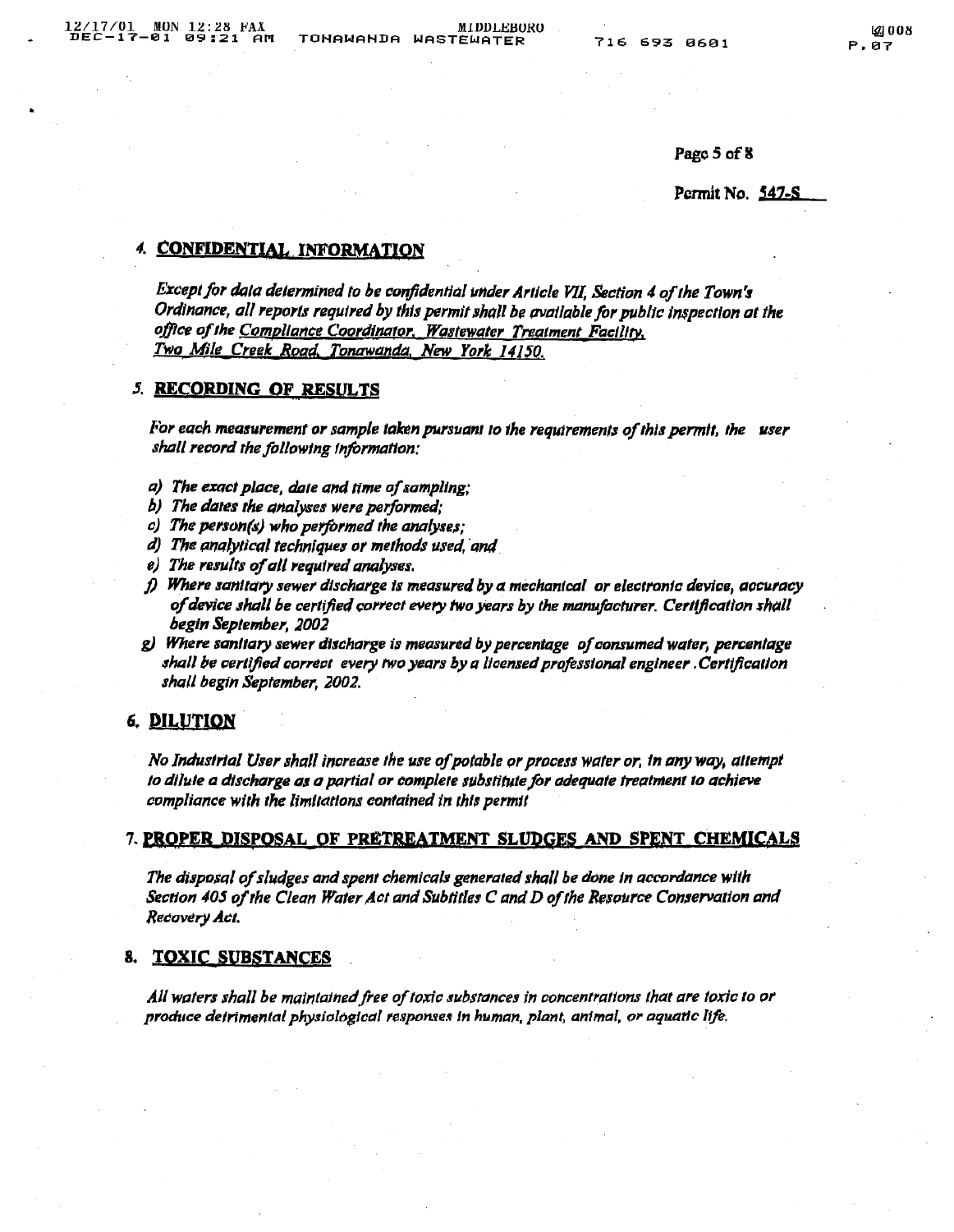Page 6 of 8

Permit No. 547-S

## 9. SIGNATORY REQUIREMENTS

All reports required by this permit shall be signed by a principal executive officer of the User, or his designee.

# 10. REVOCATION OF PERMIT

The permit issued to the Industrial User by the Town may be revoked when after inspection, monitoring or analysis it is determined that the discharge of wastewater to the sanitary sewer is in violation of Federal, State, or local laws, ordinances, or regulations. Additionally, falsification or intentional misrepresentation of data or statements pertaining to the permit application or any other required reporting form, shall be cause for permit revocation.

## 11. LIMITATIONS ON PERMIT TRANSFER

Transfer of permit. Industrial waste permits are issued to a specific user for a specific operation. In the event of any change in ownership of the industrial facility, the permittee shall notify the new owner of the existence of the permit by letter, a copy of which shall be forwarded to the Pretreatment Administrator 30 days prior to change of ownership. A new industrial waste permit must be issued to the new owner.

### 12. FALSIFYING INFORMATION OR TAMPERING WITH MONITORING EQUIPMENT

Knowingly making any false statement on any report or other document required by this permit or knowingly rendered any monitoring device or method inaccurate, may result in punishment under the criminal law of the Town, as well as being subjected to civil penalites and relief.

## 13. MODIFICATION OR REVISION OF THE PERMIT

- a) The terms and conditions of this permit may be subject to modification by the Town at any lime as limilations or regulrements as identified the Town's Ordinance, are modified or other just cause exists,
- b) This permit may also be modified to incorporate special conditions resulting from the Issuance of a special order.
- c) The terms and conditions may be modified as a result of EPA promulgating a new federal pretreatment standard.
- d) Any permit modifications which result in new conditions in the permit shall include a reasonable time schedule for compliance if necessary.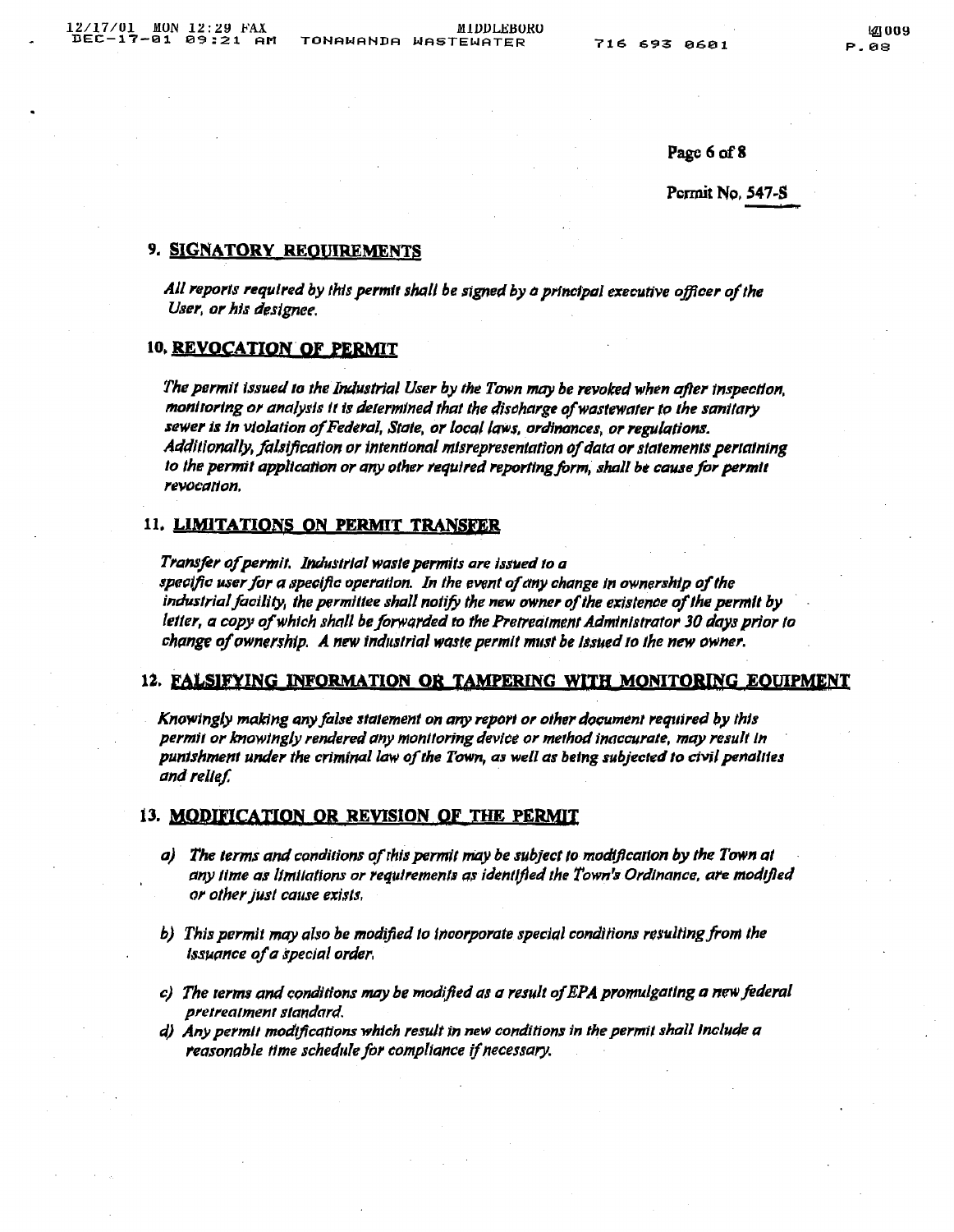Page 7 of 8

Permit No. 547-S

## 14. DUTY TO REAPPLY

The Town shall notify a User one hundred and eighty (180) days prior to the expiration of the User's Permit. Within ninety (90) days of the notification, the User shall reapply for reissuance of the permit on a form provided by the Town.

### 15. SEVERABILITY

The provisions of this permit are severable, and if any provision of this permit, or the application of any provision of this permit to any circumstance is held invalid, the application of such provision to other circumstances, and the remainder of this permit shall not be affected thereby.

# 16. LIMITATIONS

The issuance of this permit does not convey any property rights in either real or personal property, or any exclusive privileges, nor does it authorize any invasion of personal rights, nor any infringement of Federal, State or Local regulations.

## 17. A. VIOLATIONS

- (1) Any violation of sections 165-3 through 165-19 of this Part 1 of Local Law 2-2000 is hereby declared a violation except as otherwise provided by law.
- (2) Any person who violates the provisions of sections 165-3 through 165-19 of the Part 1, upon conviction thereof in a court of competent jurisdiction, may be punished by a fine of not more than two hundred fifty dollars (\$250.), and each day on which there is a failure to comply shall be and is hereby declared to be a distinct and separate offense and punishable as such.
- (3) The Town of Tonawanda may also maintain an action of proceeding in the name of the Town of Tonawanda in a court of competent jurisdiction to callect a civil penalty of not over two hundred dollars (\$200.) for each violation of sections 165-3 through 165-19 of this Part 1.
- (4) The Town of Tonawanda may also maintain an action or proceeding in the name of the Town of Tonawanda in a court of competent jurisdiction for injunctive relief for any violation Articles III, IV or V of this Part 1.